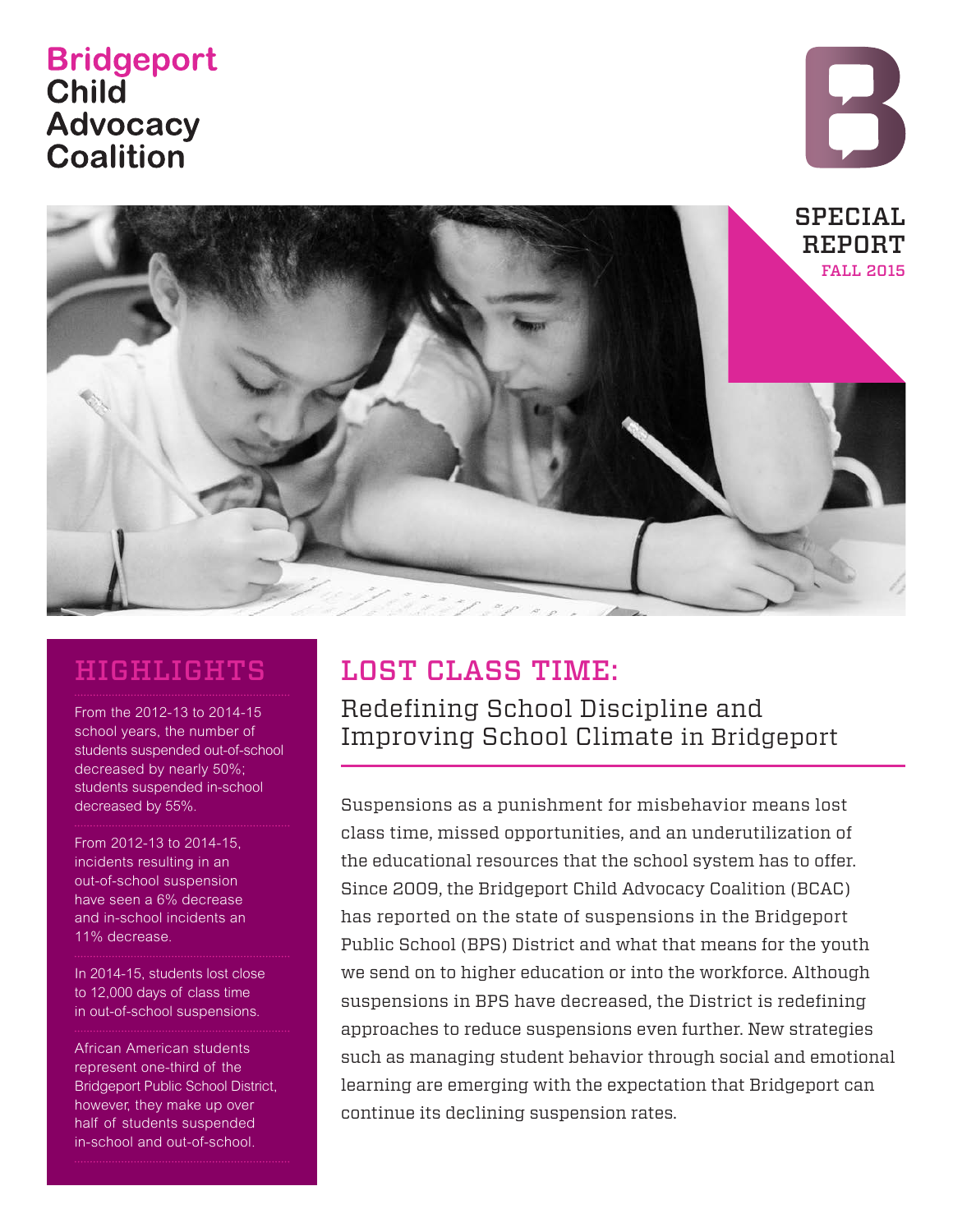### LOST CLASS TIME: Redefining School Discipline and Improving School Climate

# OUT-OF-SCHOOL SUSPENSION RATES CONTINUE TREND OF DECLINE

Out-of-school suspension rates for the five schools below have dramatically decreased from 2012-13 to 2014-15. These five Bridgeport Public Schools had at least a 15 percent point decrease in their student suspension rate.

# Out-of-School Student Suspension Rates in Schools with K-8 Grades

| SCHOOLS   | 2012-13 | 2013-14 | 2014-15 |
|-----------|---------|---------|---------|
| COLUMBUS  | 33.2%   | 17.6%   | 4.8%    |
| CROSS     | 77.5%   | 24.1%   | 21.3%   |
| DUNBAR    | 56.8%   | 31.8%   | 18.5%   |
| HOOKER    | 25.1%   | 10.4%   | 9.5%    |
| ROOSEVELT | 31.9%   | 14.7%   | 15.4%   |
|           |         |         |         |

**03**

From 2012-13 to 2014-15, out-of-school suspension incidents for all BPS dropped by 6% and in-school suspensions dropped by 11%.



## OUT-OF-SCHOOL AND IN-SCHOOL SUSPENSIONS: HAVE WE MADE PROGRESS?

The number of students suspended out-of-school decreased by 49% from 2012-13 to 2014-15. During that same time period, students given in-school suspension dropped by 55%.





'Distinct' students means the individual students suspended in-school or out-of-school. Students are counted only once regardless of the number of suspensions given.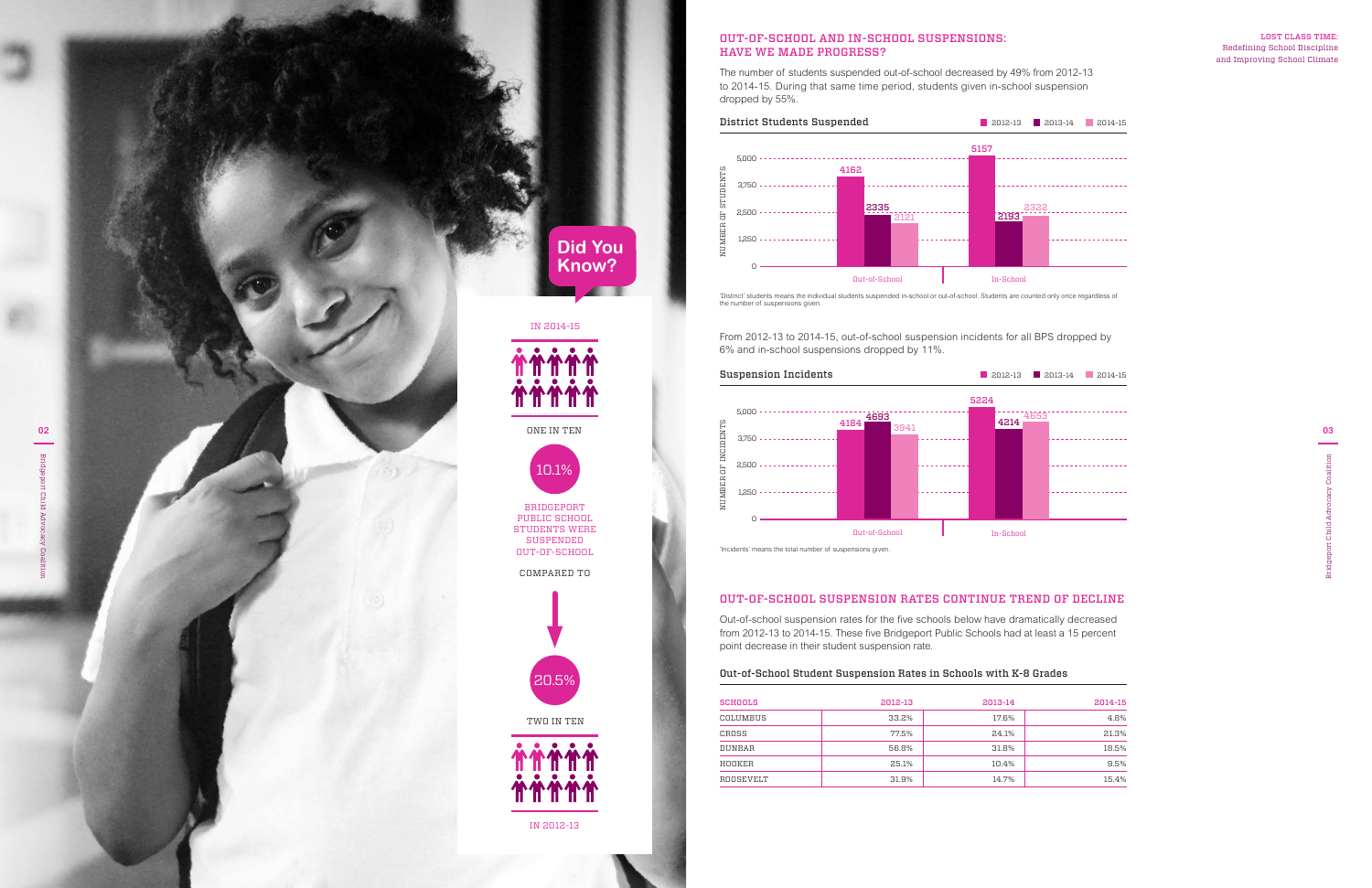**05**

Bridgeport Child Advocacy Coalition

### LOST CLASS TIME: Redefining School Discipline and Improving School Climate



## SHARING SUCCESSES: AN ELEMENTARY SCHOOL TALE

Several schools initiated their own best practice methods for an improved school climate in light of high suspension rates. Columbus Elementary School attributes their reduction in suspensions to the creation of support teams. These teams have been designed to better understand student behavior and meet the needs of Columbus students. They help students identify feelings and build connections through empathy instead of taking misbehavior at face value and responding with punishment. To encourage positive student behavior in and out of class, Jettie S. Tisdale Elementary School implemented a reward-incentive competition where classrooms can receive coins for completing specific tasks in a behaviorally appropriate manner, such as walking to the cafeteria in a straight and well-behaved line. The number of coins won by each classroom are displayed in the hallways so that everyone can see each other's progress and strive to do better. Wilbur Cross Elementary School recognized that when students were given out-of-school suspensions, more often than not students would return to school with additional stresses and appear more troubled than before. Wilbur Cross's response was to increase the level of parent engagement in their school. Wilbur Cross also created 'Regroup / Chill out Chairs' to solve disruptive classroom tendencies instead of administering automatic detentions/suspensions.

# SHARING SUCCESSES: TALES FROM HIGH SCHOOLS

Data increasingly shows that suspending students does not rehabilitate, but instead can exacerbate behavioral problems, diminish academic achievement, and hasten school dropout.<sup>1</sup> Suspensions also disproportionately affect children of color. A study by the Council of State Governments Justice Center and Public Policy Research Institute examined data on nearly one million public school students and found that even one disciplinary exclusion resulted in a student being twice as likely to repeat a grade and three times as likely to enter the juvenile justice system.<sup>2</sup>

Instead of automatically administering suspensions for unsatisfactory behavior, Central High School employs a combination of strategies to keep students engaged in school. They have found success in part by reinforcing behavioral expectations on an on-going basis and have shifted to an 'our' school mentality to instill pride in students. 'Feedback Fridays' were developed to create a safe space for students and teachers to engage in positive and constructive criticism, lending itself to improved school transparency. Parent engagement at Central has been an important factor in further decreasing suspension rates. Central has actively reached out to parents to garner stronger relationships and foster a more robust system of community support around each student. Best practices like proactive versus reactive interventions play a key role in constructive teacher-to-student communication, and can de-escalate a situation before it turns into a suspension. Harding High School uses this tactic and similar evidence-based practices, such as reinforcing the importance of parent engagement, to lower their suspension rates.

#### LOST CLASS TIME: Redefining School Discipline and Improving School Climate



## OUT-OF-SCHOOL SUSPENSION REDUCTIONS: BRIDGEPORT HIGH SCHOOLS

Out-of-school student suspension rates in the high schools have also decreased from 2012-13 to 2014-15, though not to the same extent as some of the District's elementary schools.

#### Out-of-School Suspension Rates for High School Students

| OUT-OF-SCHOOL<br><b>SUSPENSION</b> | 2012-13 | 2013-14 | 2014-15 |
|------------------------------------|---------|---------|---------|
| BASSICK                            | 33.5%   | 20.6%   | 23.0%   |
| CENTRAL                            | 39.2%   | 24.9%   | 17.2%   |
| HARDING                            | 51.1%   | 24.3%   | 26.1%   |

Fairchild Wheeler Interdistrict Magnet (which includes Aerospace / Hydrospace Engineering and Physical Sciences High School,<br>Information Technology and Software Engineering High School, and Biotechnology Research and Zoolo

# NEW LEGISLATION IN 2015: AN ACT CONCERNING OUT-OF-SCHOOL SUSPENSIONS AND EXPULSIONS FOR PRE-K THROUGH GRADE 2

In July 2015, legislation passed through the Connecticut General Assembly prohibiting expulsions and out-of-school suspensions for students in Pre-K through grade 2. The BPS District is planning on responding with increased developmentally appropriate protocols in place of the former out-of-school suspension and expulsion policies. Initiatives with a social, emotional, and behavioral focus will be put into practice as long-term sustainable solutions.

# OUT-OF-SCHOOL AND IN-SCHOOL SUSPENSIONS BY GRADE: WHO IS SUSPENDED MOST OFTEN?

Children in grades K-2 were more likely to be suspended out-of-school in 2014-15 than in-school. Those in grades 7-8 received more out-of-school suspensions as well, by 18 students. Most policy violations in grades 3-6 and 9-12 resulted in in-school suspension rather than out-of-school discipline.



# HIGH VARIANCES AMONG SCHOOLS

The percentage of students suspended continues to vary widely among BPS. In schools with grades K-8, out-of-school student suspension rates ranged from a low of .2% to a high of 21%.

Highest and Lowest Out-of-School Suspension Rates for Schools with Grades K-8, 2014-15



SUSPENSION INCIDENTS WERE MOST LIKELY TO OCCUR IN

### **GRADES 7-8 & HIGH SCHOOL**

THAN ANY OTHER GRADE



IN 2012-13

# 2,906 **STUDENTS**

IN 2014-15

2,000 **STUDENTS**

WERE GIVEN EITHER AN IN-SCHOOL OR OUT-OF-SCHOOL SUSPENSION COMPARED TO

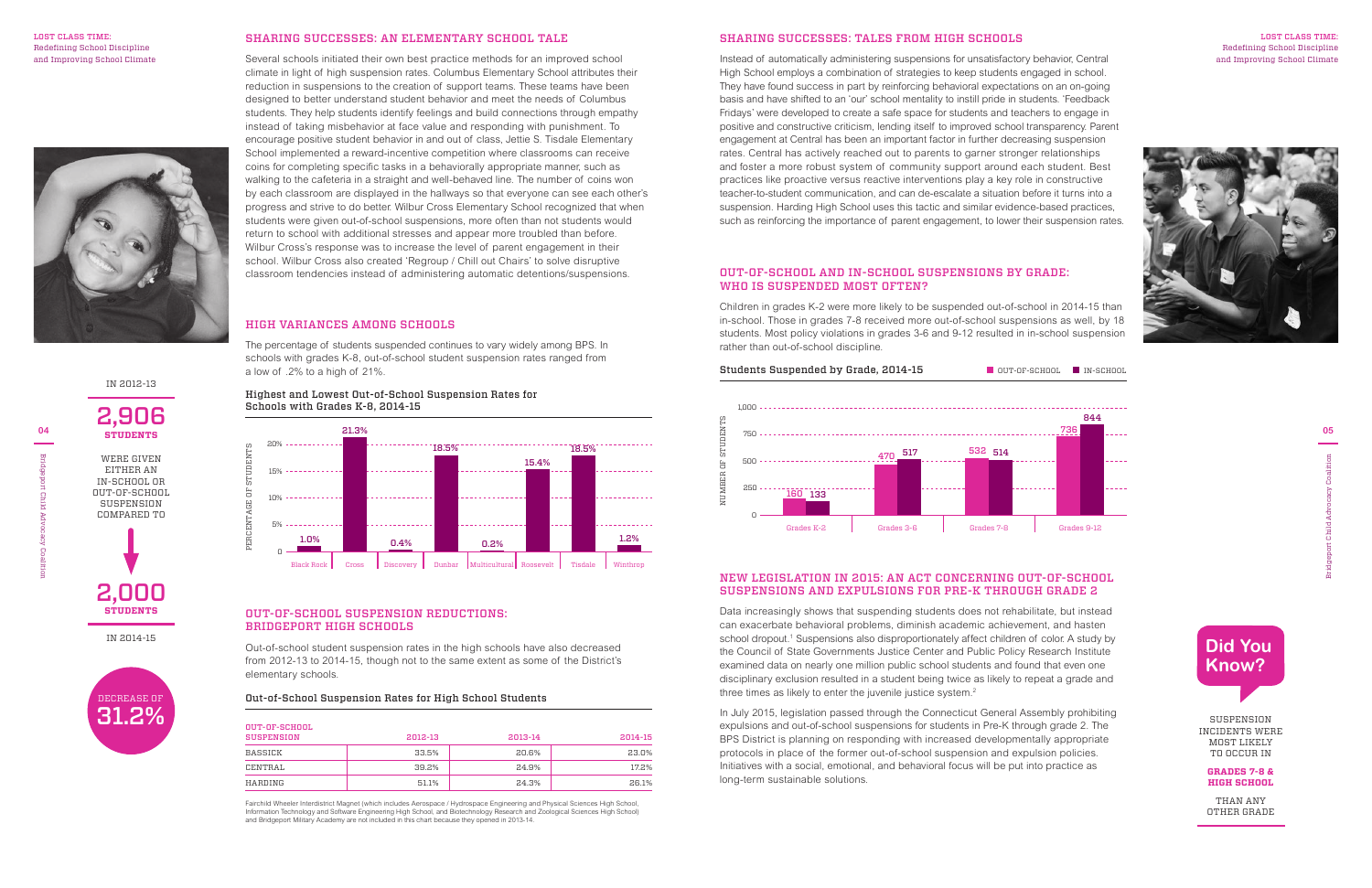#### LOST CLASS TIME: Redefining School Discipline and Improving School Climate



Childhood trauma generated by poverty, homelessness, challenging social relationships, or physical stressors like substandard housing and poor air quality are some of the leading public health problems in the United States today.<sup>3</sup> Unmet social, emotional, and physical needs impact children's concentration and behavior in the classroom. The result contributes to a negative school climate and high rates of suspensions and expulsions.4 Evidence-based practice models using social-behavioral strategies are proven to drive down high rates of suspension, expulsion, class disruptions, and increase school safety. These measures create a more progressive school climate overall and improve student's leadership skills, social competency, motivation, study skills, and decrease anxiety and depression.<sup>5</sup>

#### LOST CLASS TIME: Redefining School Discipline and Improving School Climate



## BRIDGEPORT PUBLIC SCHOOLS AND BEST PRACTICES

When student's emotional needs are recognized and handled effectively, they are better able to learn, get the most out of their education experiences, and focus on doing their best in school. Helping students better identify and manage feelings of anger, disappointment, or shame can lead to better outcomes in the classroom.<sup>6</sup>

In the last several years, the BPS District has implemented national best practices on improving school climate, including Positive Behavioral Interventions and Supports (PBIS). This is a program for preventing and responding to discipline problems that uses a comprehensive approach to set and enforce clear behavioral classroom expectations. PBIS has been proven to increase school safety and decrease behavioral difficulties in students.

New in 2015, the RULER Approach (Recognizing emotions, Understanding causes and consequences of emotions, Labeling the full range of feelings, Expressing them appropriately, and Regulating emotions to foster healthy relationships) is an evidencebased methodology that helps students recognize and communicate their feelings to teachers, parents, and each other, leading to more open dialogues and strengthened relationships. This program model is not only a district-wide initiative but a communitywide one as well. Including the Bridgeport community and parents in these discussions will help to provide students with the emotional and social supports needed to thrive in school and beyond. Trainings will be made available to the community at large throughout the year.

In addition, the District continues to implement the CAMP program at the Bridgeport Learning Center targeting kindergarten students with serious behavioral problems. Using a team approach, the program includes academics as well as social work and guidance support. The District also worked with school police to create memorandums of understanding, eliminating zero tolerance policies in schools. Data teams have been established to track trends in suspensions across schools by incidents and other factors on an on-going basis.

Although suspensions have dramatically decreased and the District continues to form community-based partnerships, BPS students lost close to 12,000 days of class time in out-of-school suspension in 2014-15 alone. In 2013-14, Bridgeport had the second highest rate of suspensions in Connecticut.

The work is not over. It will take the entire community to ensure that these best practices continue working towards reducing in-school and out-of-school suspensions and improving school climate.

1 Hoffman, C. K., Owen, J., & Wettach, J. (2015). *Instead of Suspension: Alternative Strategies for Effective School Discipline.*<br>Retrieved from: https://law.duke.edu/childedlaw/schooldiscipline/downloads/instead\_of\_suspe

- <sup>2</sup> Council of State Governments Justice Center & The Public Policy Research Institute (2011). Breaking Schools' Rules: A Statewide Study of How School Discipline Relates to Students' Success and Juvenile Justice Involvement. Retrieved from: http://csgjusticecenter.org/wp-content/uploads/2012/08/Breaking\_Schools\_Rules\_Report\_Final.pdf. 3 Cook, L. (2015). U.S. Education: Still Separate and Unequal.
- Retrieved from: http://www.usnews.com/news/blogs/data-mine/2015/01/28/us-education-still-separate-and-unequal.
- 4 American Psychological Association Zero Tolerance Task Force (2008). Are Zero Tolerance Policies Effective in the Schools? An Evidentiary Review and Recommendations. Retrieved from: https://www.apa.org/pubs/info/reports/zero-tolerance.pdf.
- 5 Brackett, A. M., & Rivers, E. S. (2013). Transforming Students' Lives with Social and Emotional Learning. Retrieved from: http://ei.yale.edu/wp-content/uploads/2013/09/Transforming-Students%E2%80%99-Lives-with-Social-and-Emotional-Learning.pdf.
- 6 Brackett, A. M., Hagelskamp C., River E. S., & Salovey P. (2013). Improving Classroom Quality with The RULER Approach to Social and Emotional Learning: Proximal and Distal Outcome. Retrieved from: http://ei.yale.edu/wp-content/uploads/2013/09/ How-RULER-Improves-Classroom-Culture.pdf.

# DOES RACE PLAY A ROLE?

African American students are disproportionately suspended. Although African American students represent only 36.8% of the BPS District, they make up 52.6% of students suspended out-of-school and 51.9% of all students suspended in-school.

Student Race and Ethnicity Enrollment Compared to Students Suspended Out-of-School, 2014-15 % OF ENROLLMENT % SUSPENDED OUT-OF-SCHOOL



## Major Reasons for School Suspensions

# ELEMENTARY SCHOOL

- DISRUPTIVE BEHAVIOR

- FIGHTING/ALTERCATION/PHYSICAL

AGGRESSION

- INSUBORDINATION/DISRESPECT - OBSCENE LANGUAGE/PROFANITY HIGH SCHOOL

- DISRUPTIVE BEHAVIOR - DRESS CODE VIOLATION

- FIGHTING/ALTERCATION/PHYSICAL

AGGRESSION

- INSUBORDINATION/DISRESPECT - LEAVING SCHOOL GROUNDS

- SKIPPING CLASS

## MAJOR TYPES OF VIOLATIONS FOR IN-SCHOOL AND OUT-OF-SCHOOL SUSPENSIONS

Elementary and high school students receive in-school and out-of-school suspensions



## OUT-OF-SCHOOL SUSPENSION: LOST SCHOOL DAYS

In 2014-15, elementary students across all BPS lost a combined 5,351 days of school time due to out-of-school suspensions, an average of 4.6 days per student. High school students on average lost 6.9 days to out-of-school suspensions in 2014-15, a total of 6,611 days.

**MALE STUDENTS** MAKE UP



**BUT**